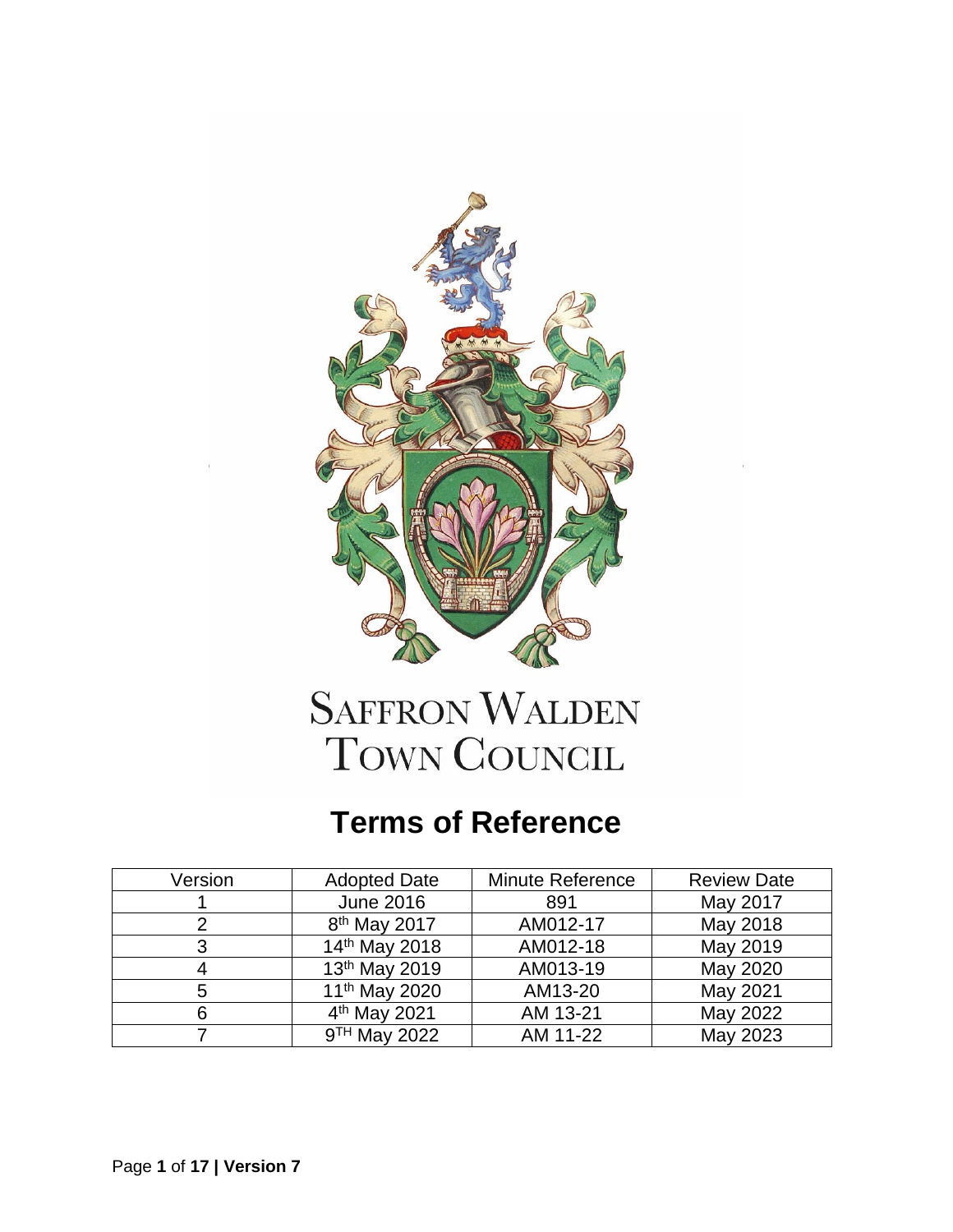### <span id="page-1-0"></span>Contents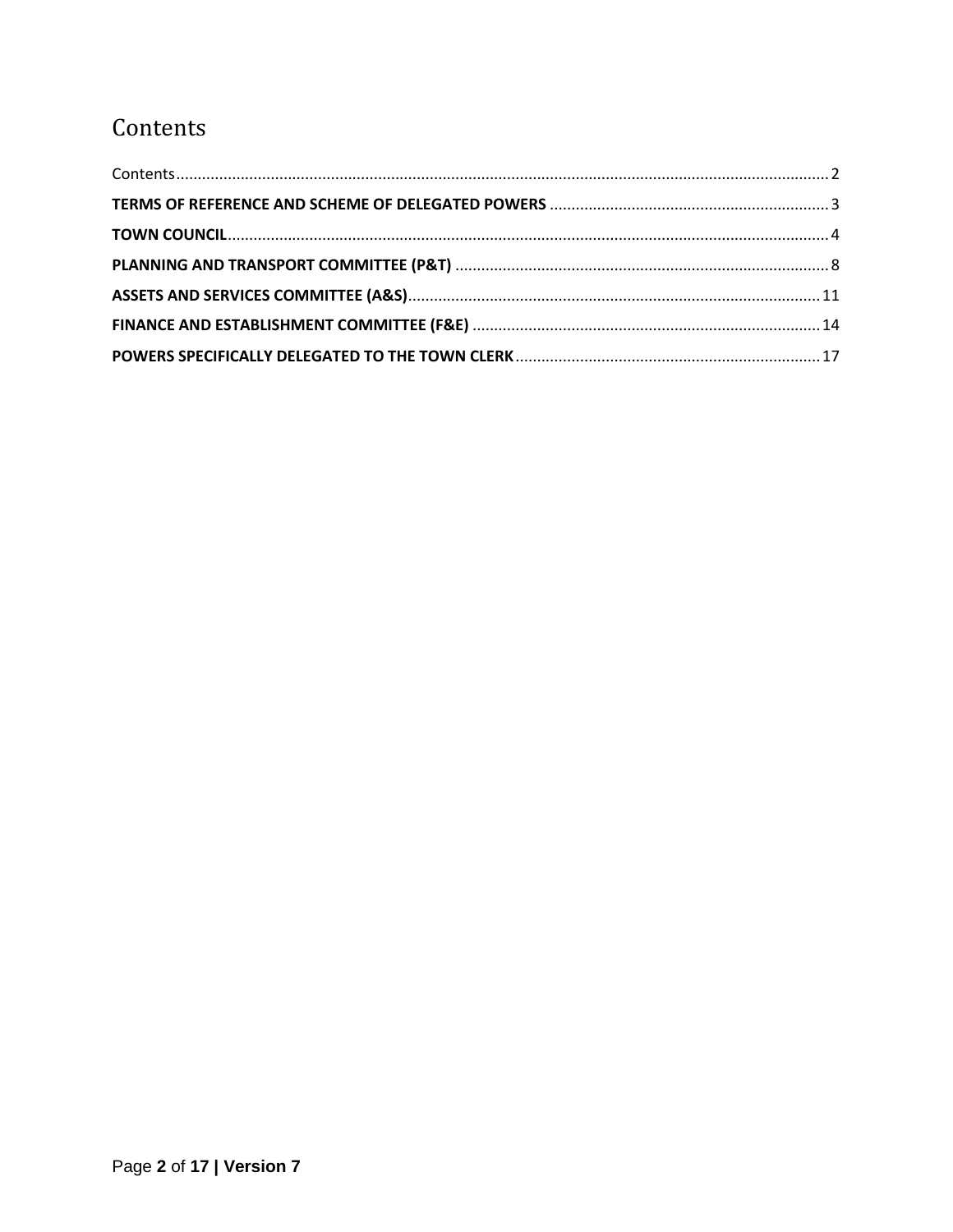### <span id="page-2-0"></span>**TERMS OF REFERENCE AND SCHEME OF DELEGATED POWERS**

#### **DELEGATED POWERS**

Members will be advised by the Town Clerk whether or not a particular item under discussion is within the Committee (or Sub-Committee's) delegated powers. The minutes will then record the decision as "RESOLVED. If it is not, then the minutes will show the decision as "RECOMMENDED", and will then be brought to the Council's particular attention by the Chairman of the Committee at the next meeting of the Full Council when seeking approval and adoption of the Committee's minutes.

In any case where a Committee (or Sub Committee) Chairman and Vice Chairman are either unsure whether or not any matter falls within delegated powers, or whether or not any matter should be determined by them, they should refer that matter to the next highest level of decision. A power delegated does not always have to be exercised.

#### **PUBLIC AND PRESS**

Under Section 1(2) of the Public Bodies (Admission to Meetings Act 1960) the Council, Committee or Sub-committee may exclude the public or press from the meeting. A motion must be passed at the meeting to that effect. Exclusion of the public and press must be minuted but it does not have to be on the Agenda.

The exclusion of public and press should be used prudently and the Council must be clear on the reasons for doing so.

The press and public may be excluded for the following, but not the only, reasons:

- 1. To discuss terms and condition of employment, or to discuss the conduct and dismissal of a member of staff.
- 2. Terms and proposals and counter proposals in negotiating contracts.
- 3. Preparation in legal proceedings.
- 4. The early stages of a dispute.
- 5. The early stages of agreeing tender/quotation details.
- 6. The approval of tender/quotation details.

Public and Press should not be excluded from a meeting simply because the subject matter may be embarrassing for the Council.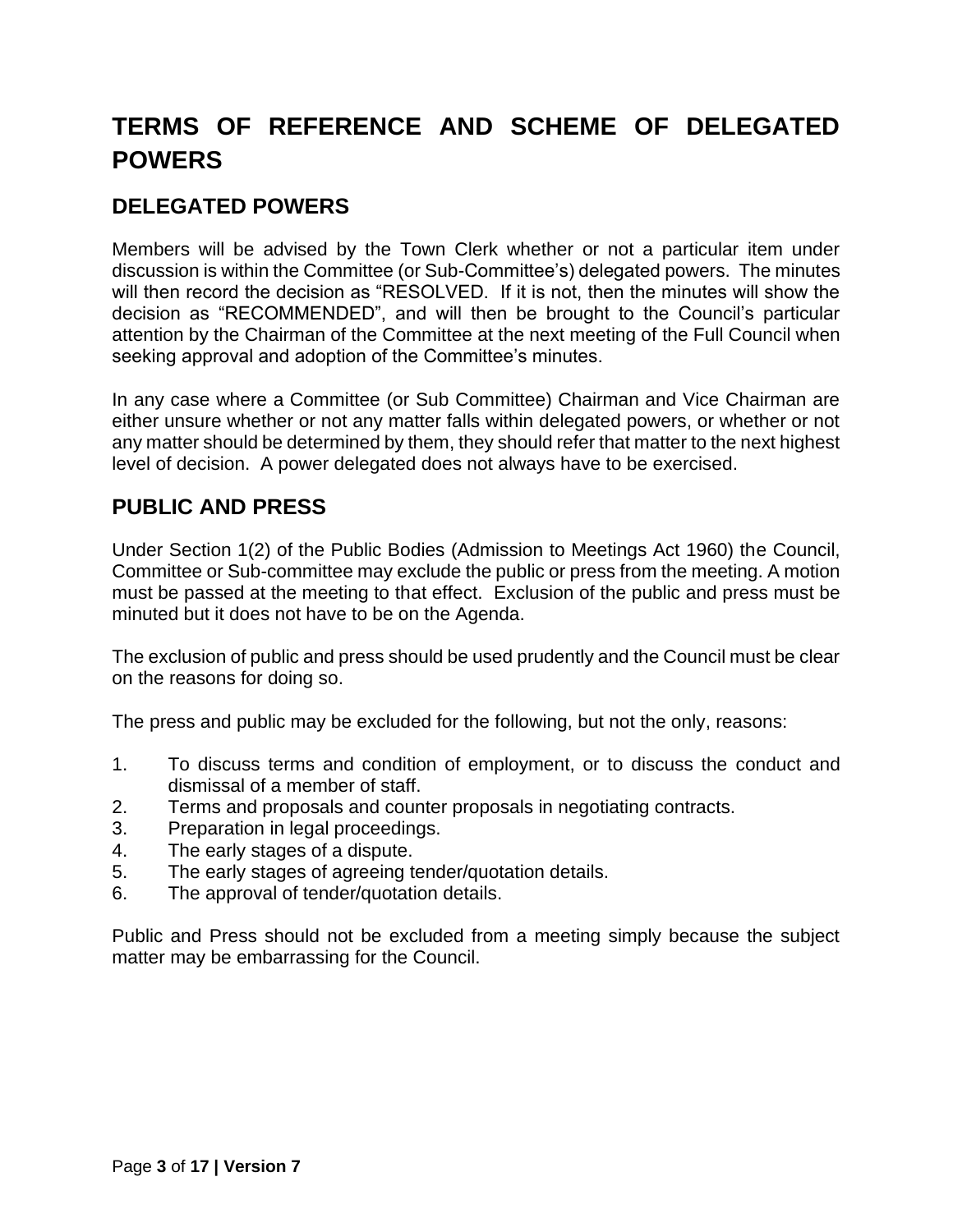### <span id="page-3-0"></span>**TOWN COUNCIL**

#### **Prime Objectives:**

To protect and encourage the future independent character and identity of Saffron Walden as a family friendly market town providing a safe, healthy, economically prosperous environment for all who live in, work in, and visit the town. To protect and enhance the historic green, open spaces and built environment of the town and its environs.

The Council will provide those local services for which it is responsible in a friendly, efficient, transparent and prudent manner on a sustainable basis and where appropriate, in partnership with other authorities and organisations to ensure that the services are provided in an integrated fashion with minimum overlapping or expenditure. The Council will provide a supportive working environment for all its employees and members to achieve our aims.

#### **1.0 Terms of Reference**

- 1.1 Membership shall comprise all members of the Council.
- 1.2 No business may be transacted at a meeting unless at least one-third of the whole number of members of the Council are present and in no case shall the quorum of a meeting be less than three, (for Full Council 1/3 of membership is 6 Members)
- 1.2 The Town Mayor and Deputy Town Mayor are *ex officio* members of every Committee and Sub-Committees of the Council with full voting rights.
- 1.4 The Council will consider the annual estimates of expenditure (budget) of the Council and setting an annual precept to be issued upon the District Council. This function may not be delegated to a Committee
- 1.5 The Council shall approve arrangements to secure the proper administration of the financial affairs of the Council under Section 151 of the Local Government Act 1972 or such other relevant legislation.
- 1.6 The Council shall deal with any matters not specifically referred to any other Committee of the Council.
- 1.7 The Council may approve any payments already made for expenditure which have been previously authorised within Standing Orders or within Financial Regulations. The Council may also delegate this authority to the Finance & Establishment Committee who may approve payments on behalf of the Council in accordance with the Standing Orders and Financial Regulations
- 1.8 The Council may approve, prior to payment, any other items of expenditure.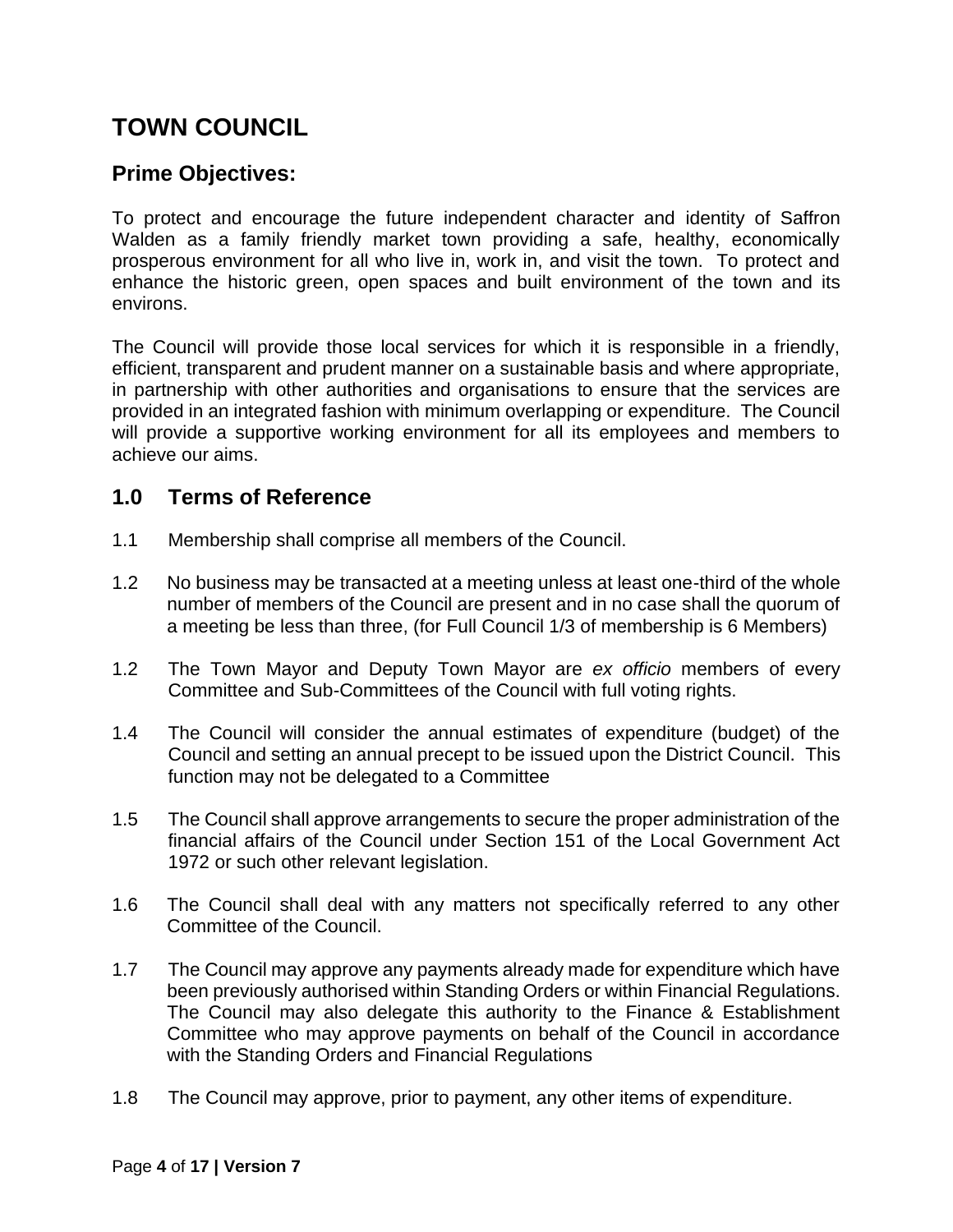- 1.9 The Council must appoint a Responsible Financial Officer to manage the Council's accounts.
- 1.10 Councillors must sign a Declaration of Acceptance of Office and an agreement to abide by the Council's adopted Code of Conduct.
- 1.11 To receive the annual Statement of Audited Accounts and the Reports of both the External and Internal Auditors (these may be received following a recommendation from the Finance & Establishment Committee)

#### **2.0 Powers**

- 2.1 To elect the Town Mayor and Deputy Town Mayor at the beginning of the civic year.
- 2.2 To appoint Committees and the members of the Committees.
- 2.3 To co-opt new Councillors onto the Council following any uncontested vacancies and to make arrangements as may be necessary for the appointment of a Casual Vacancy for the position of Town Councillor
- 2.4 To consider expenditure not within previously approved budgets or to delegate this function to the Town Clerk who may act in accordance with the Standing Orders and Financial Regulations
- 2.5 To consider expenditure within a generally agreed budget but where the costs (or estimated costs) exceed that budget by more than 10 per cent.
- 2.6 To consider expenditure within generally agreed budgets but on items insufficiently clarified.
- 2.7 To approve a calendar of meetings of the Council and its Committees.
- 2.8 To advise the Town Mayor on any matter relating to the execution of the functions of that office.
- 2.9 To authorise the disposal of surplus items of plant, furniture and equipment. This matter may be delegated to the Finance & Establishment Committee
- 2.10 To nominate persons to represent the Council on other organisations.
- 2.11 To ensure the Council's compliance with the provisions of all necessary legislative requirements.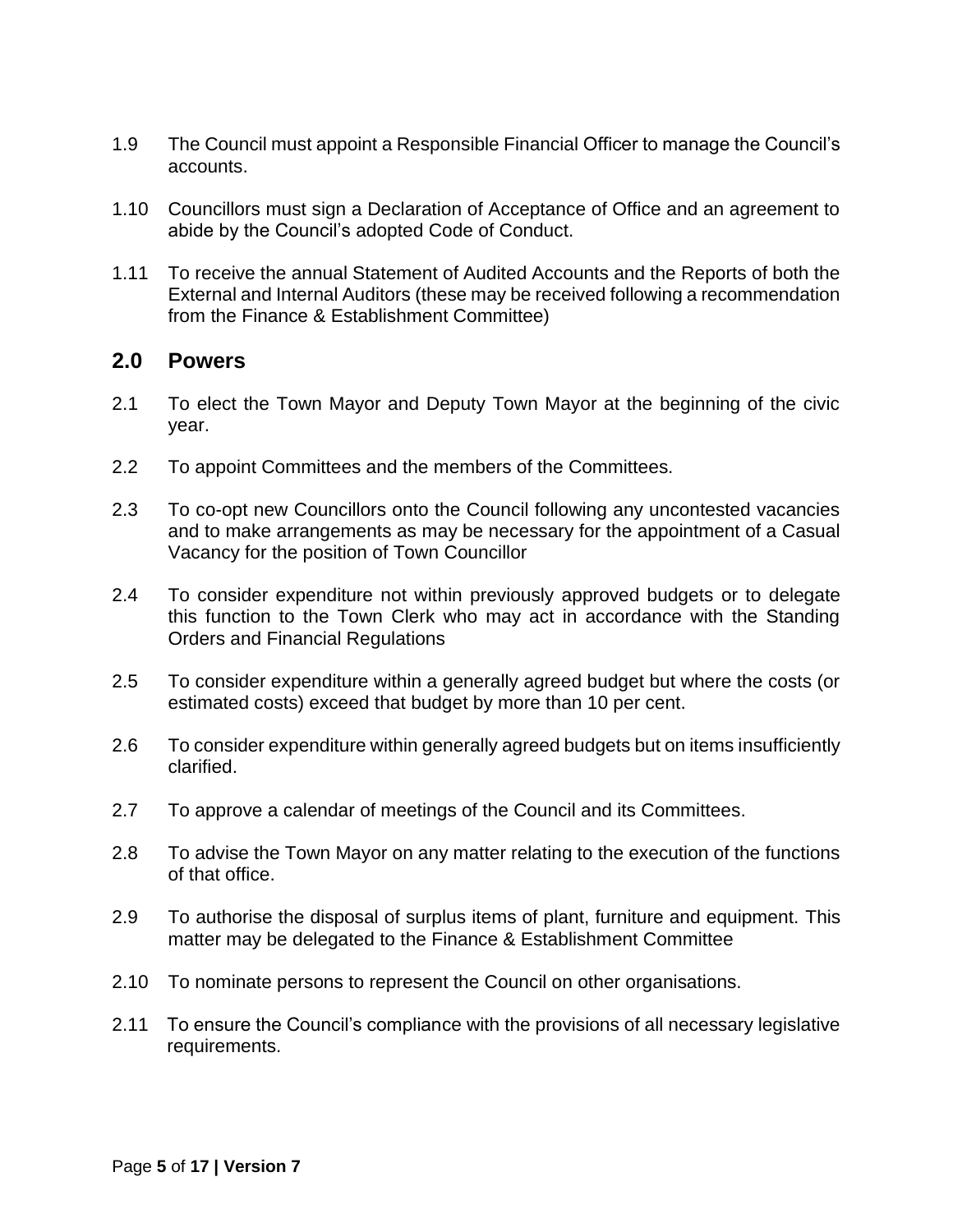- 2.12 To approve the purchase of and repairs and maintenance to any civic insignia and to authorise and/or incur expense for items relating to civic events or civic matters
- 2.13 To approve the purchase of civic gifts.
- 2.14 To authorise support for an objection to any relevant Bill during its passage through Parliament.
- 2.15 To approve the transfer of expenditure within overall approved estimates.
- 2.16 To approve the use by other organisations of the Town Council's Armorial Bearings.
- 2.17 To appoint and dismiss the Town Clerk. To advertise for the appointment of the Town Clerk and to make arrangements for interviews by an appointed panel.
- 2.18 To agree and maintain staffing levels receiving recommendations from the Finance & Establishment Committee.
- 2.19 To borrow money for statutory functions and/or any other activity as deemed necessary and appropriate.
- 2.20 Matters may also be delegated to the appropriate Committee if the matter requires further information and /or consideration.
- 2.21 To approve Standing Orders and Financial Regulations, these may be presented to the Council following a recommendation from the Finance & Establishment **Committee**
- 2.22 To act upon or commission any services as deemed appropriate and in accordance with the annual budget and terms of reference of the Council or of Committees, including applying for any external grant funding
- 2.23 Matters of an urgent nature requiring settlement before the next meeting of the Council may be dealt with by the Town Clerk after consultation with the Mayor and/or Deputy Town Mayor but must be submitted for approval or otherwise to the next meeting of the Council.

3.1 To delegate matters to Committees as per the terms of reference of the Committees. Council may also at its discretion, delegate other matters to a Committee which are not contained within the specific function of that committee. Items which may not be delegated to Committees are as detailed within the Town Council's Standing Orders.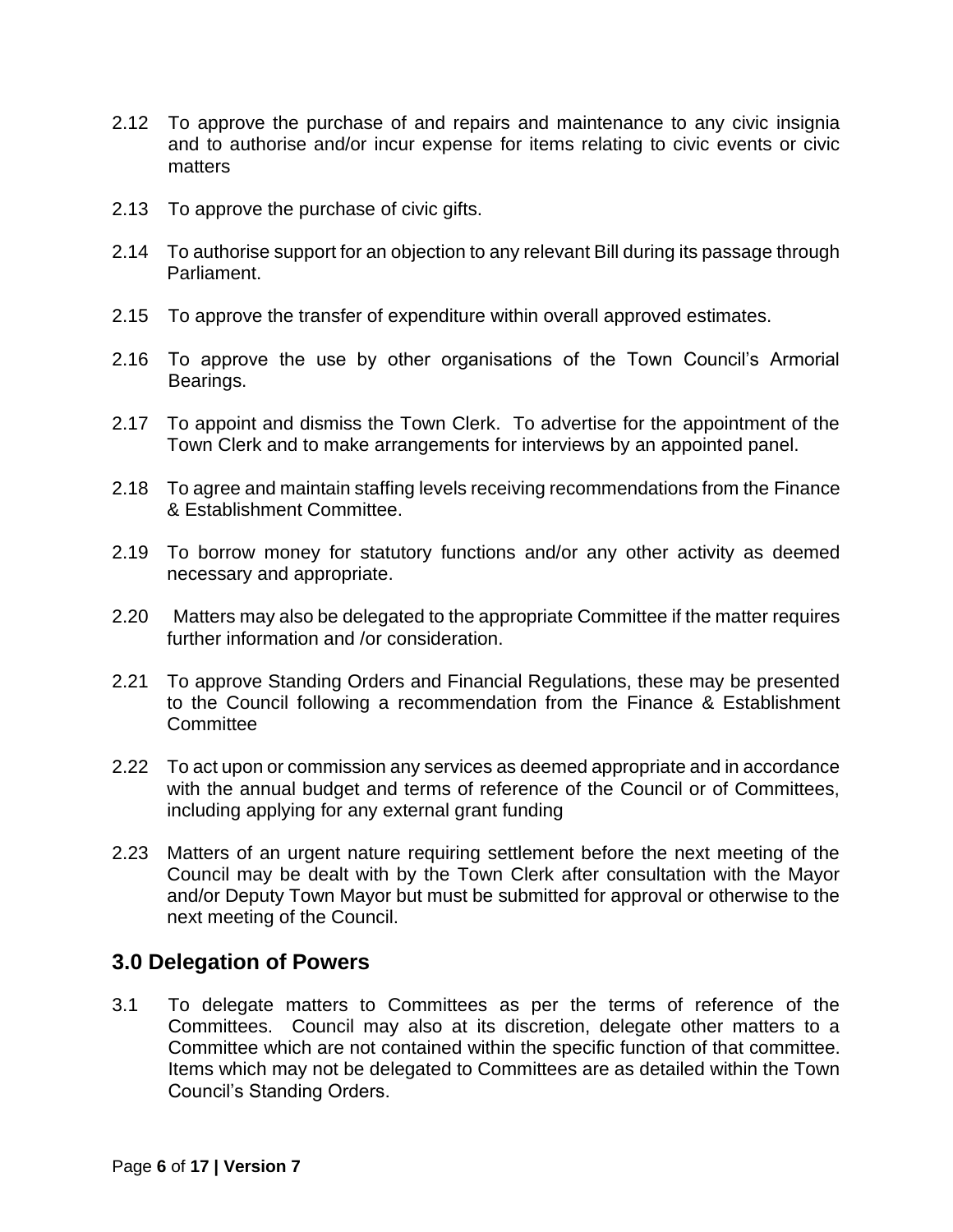#### **To the Mayor or Deputy Mayor**

3.2 Representation of the Council at any Committee, Sub-committee, panel or form of another authority to support the Council's best interests on any matter within the remit of the Council if these appointments or representations have not already been determined by Committee.

#### **To the Town Clerk**

**3.3** Matters in 2.23 above.

#### **4.0 Powers of the Standing Committees**

The Council's powers and duties will be delegated to the Standing Committees in accordance with the following terms of reference unless otherwise specified.

The acts and proceedings of a Committee shall:

- (a) where they are delegated to the Committee so far as is legally permissible be deemed the acts of the Council;
- (b) as regards other matters be subject to confirmation by the Council, and when confirmed shall be deemed the acts and proceedings of the Council;
- (c) in all respects be subject to the provisions of the Council's Standing Orders and Financial Regulations except as otherwise determined by the Council;

The Council may at any time without prejudice to executive action already taken revoke any executive power delegated to a Committee.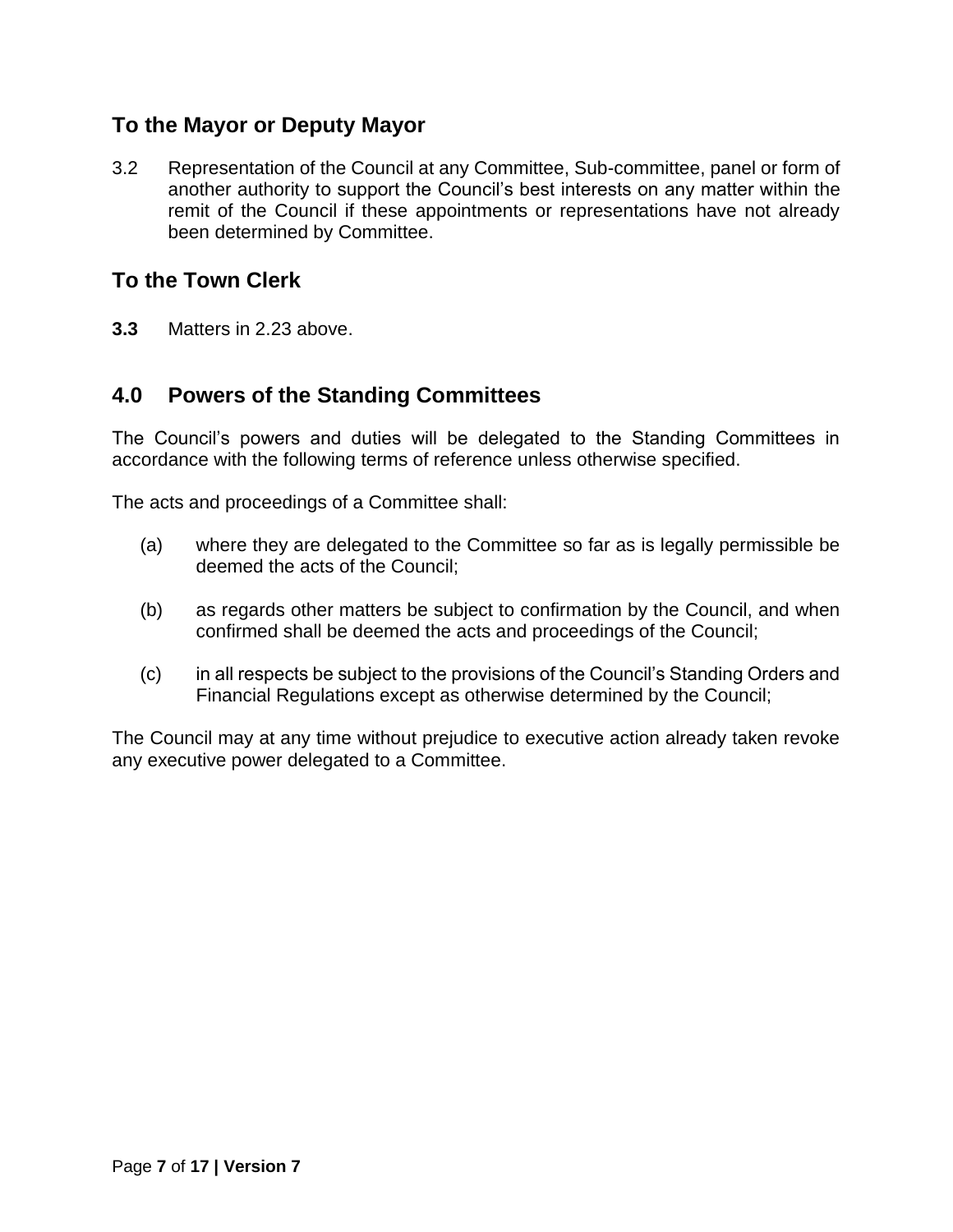### <span id="page-7-0"></span>**PLANNING AND TRANSPORT COMMITTEE (P&T)**

#### **Prime Objectives:**

To ensure decisions on planning, highways, road traffic and other matters referred to the committee balance the wishes of the applicants with those of other interested parties, and take account of the character and amenities of the town and the preservation of the Conservation Areas.

#### **1.0 Terms of Reference**

- 1.1 Membership shall be appointed at the Annual Council Meeting
- 1.2 No business may be transacted at a meeting unless at least one-third of the whole number of members of the Council are present and in no case shall the quorum of a meeting be less than three.
- 1.3 To elect a Chairman and Vice Chairman for each civic year.
- 1.4 The Committee shall receive and examine applications for planning permission received from the Local Planning Authority, Uttlesford District Council (UDC), having regard to:
	- 1.4.1 compliance with current planning policy guidance at both national and local level,
	- 1.4.2 protection of the Conservation Areas,
	- 1.4.3 effect on neighbours,
	- 1.4.4 effect on amenity,
	- 1.4.5 effect on traffic and highway safety,
	- 1.4.6 prevention of inappropriate or over-development,
	- 1.4.7 effect on street scene and landscape,
	- 1.4.8 acceptable high standard of design, and
	- 1.4.9 effect on sustainability of services,

and shall make suitable recommendations to UDC as to whether or not planning permission should be approved, refused, or approved subject to certain conditions.

- 1.5 To ensure that responses to planning applications are made within the time specified on the Planning Application notice or notify UDC of a delay. All grounds for objection must be clearly supported by good planning reasons, clearly stating the planning policies and/or any material reasons for observations and comments.
- 1.6 To consider matters relating to highways and transport in and around Saffron Walden and respond to them.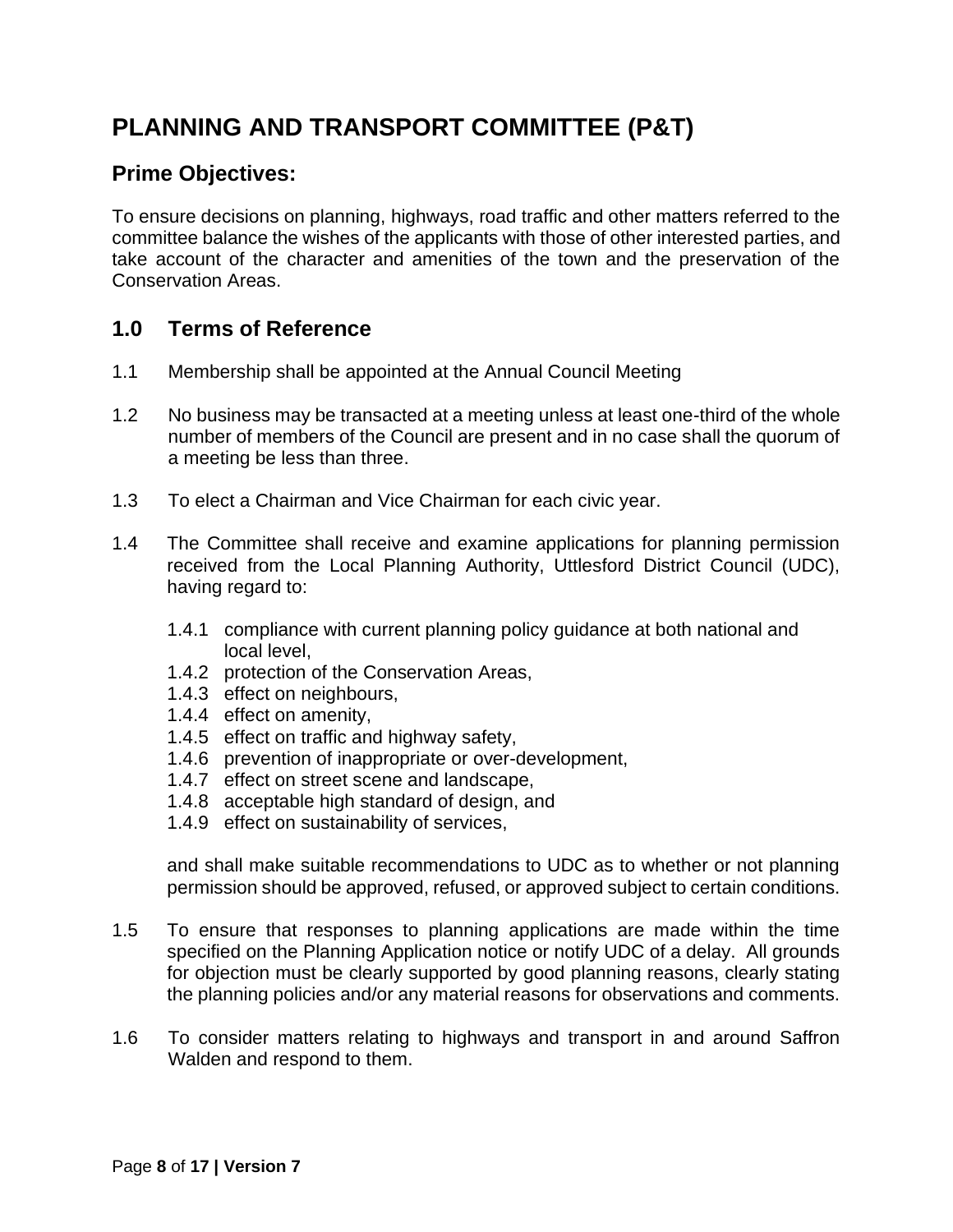- 1.7 Where necessary, to make use of site visits to finalise a decision. If members visit in an official capacity, they should not jeopardise 1.5 above.
- 1.8 To consider all appeals and submit comments where appropriate to the Department of Transport, Environment or the Regions.
- 1.9 To provide representatives for relevant UDC and other meetings and committees for seminars, briefing and training sessions appropriate to the Committee's Terms of Reference.
- 1.10 The Committee shall receive on behalf of the Council such statutory notifications as fall within the function of Town Planning.
- 1.11 The Committee shall act in respect of any other matter requiring any form of planning consideration and which is within the remit of the Committee.
- 1.12 The Committee shall, using its discretion, make a recommendation to the Council on building developments involving applications which are deemed by the Committee to be of exceptional importance to the town and these matters will be referred to Council for consideration
- 1.13 Work in partnership with Essex County Council, UDC and neighbouring parish councils to ensure that future developments enhance the future independent character and identity of Saffron Walden.
- 1.14 To review and submit for Council's consideration Terms of Reference for this **Committee**
- 1.15 To prepare and submit for the Council's consideration estimates of expenditure for each forthcoming year for matters pertaining to the responsibility of the Committee by the end of October.
- 1.16 The Committee has authority to act and spend monies in accordance with that agreed in the annual budget and within the terms of reference of this Committee
- 1.17 To act upon or commission any services as deemed appropriate and in accordance with the annual budget and terms of reference of the Committee, including applying for any external grant funding
- 1.18 To be the first line of reporting for the Neighbourhood Plan
- 1.19 Matters of an urgent nature requiring settlement before the next meeting of the Council may be dealt with by the Town Clerk after consultation with the Mayor and/or Deputy Town Mayor and/or Chair / Vice Chair of the Committee but must be submitted for approval or otherwise to the next meeting of the Council.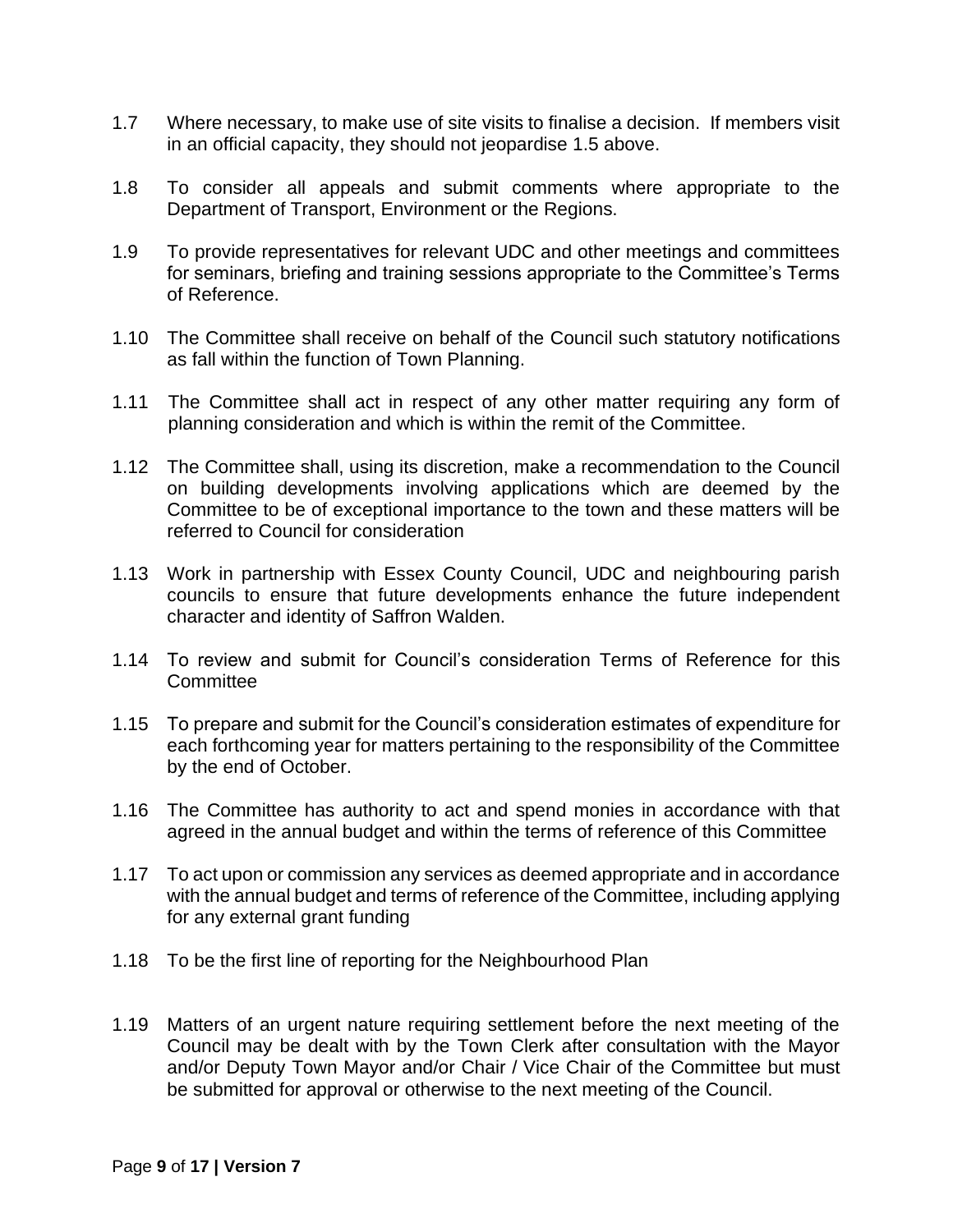#### **To the Committee**

2.1 Those functions contained in paragraphs 1.3 – 1.18 inclusive shall be delegated to the Committee.

#### **To the Chairman and Vice Chairman**

2.2 Representation of the Council at any Committee, Sub-committee, panel or form of another authority to support the Council's best interests on any matter within the remit of this Committee.

#### **To the Town Clerk**

2.3 Matters in 1.19 above.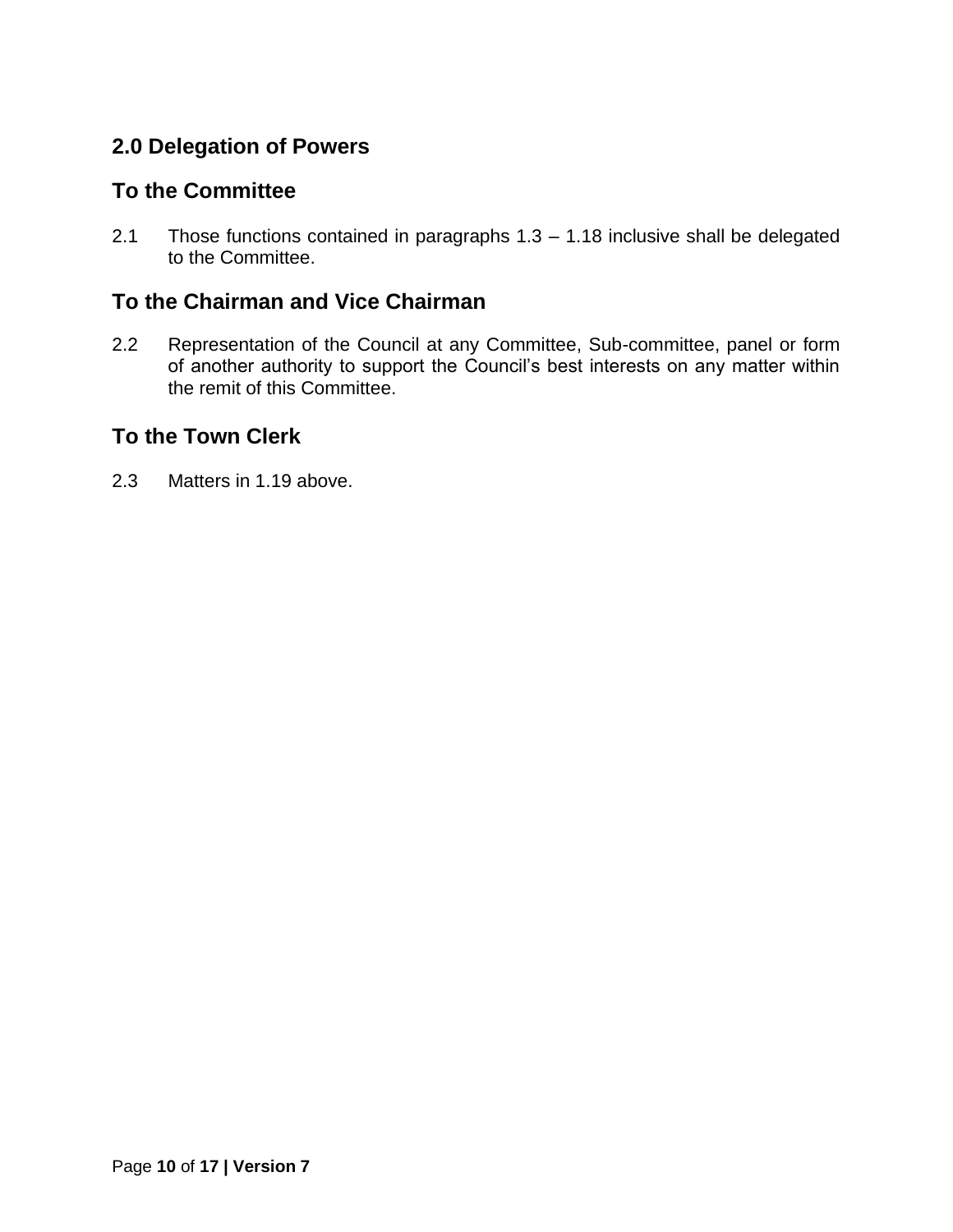### <span id="page-10-0"></span>**ASSETS AND SERVICES COMMITTEE (A&S)**

#### **Prime Objectives:**

To ensure that all facilities and land under the Council's ownership and control are managed effectively to provide a pleasant and safe environment for residents and visitors to the town. To ensure that all facilities comply with existing and new legislation. To oversee and be responsible for all of the Town Council's assets and services including all open spaces and buildings.

#### **1.0 Terms of Reference**

- 1.1 Membership shall be appointed at the Annual Council Meeting.
- 1.2 No business may be transacted at a meeting unless at least one-third of the whole number of members of the Committee are present and in no case shall the quorum of a meeting be less than three.
- 1.3 To elect a Chairman and Vice Chairman for each civic year.
- 1.4 The Committee shall be responsible for capital and maintenance projects of the Town Council's assets and services
- 1.5 To administer the Council's facilities, assets, services and activities including, but not limited to, the following:-
	- (a) The Town Hall
	- (b) The Tourist Information Office
	- (c) Golden Acre Community Centre
	- (d) Saffron Walden Market
	- (e) War Memorials & structures
	- (f) CCTV
	- (g) Street furniture/ bus shelters.
	- (h) Town Council Cemetery
	- (i) Bridge End Gardens
	- (j) The Common
	- (k) Allotments
	- (l) Town Council depot
	- (m)All other open spaces and properties in the responsibility of the Town Council, inc. those leased by the Town Council as landlord to  $3<sup>rd</sup>$  parties
	- (n) Town Council website
	- (o) Any works carried out by the Town Council under contract or under licence from 3rd parties (ie verge maintenance)
	- (p) Skatepark
	- (q) Events organised by the Town Council
	- (r) Liaison and co-operation with the Town Team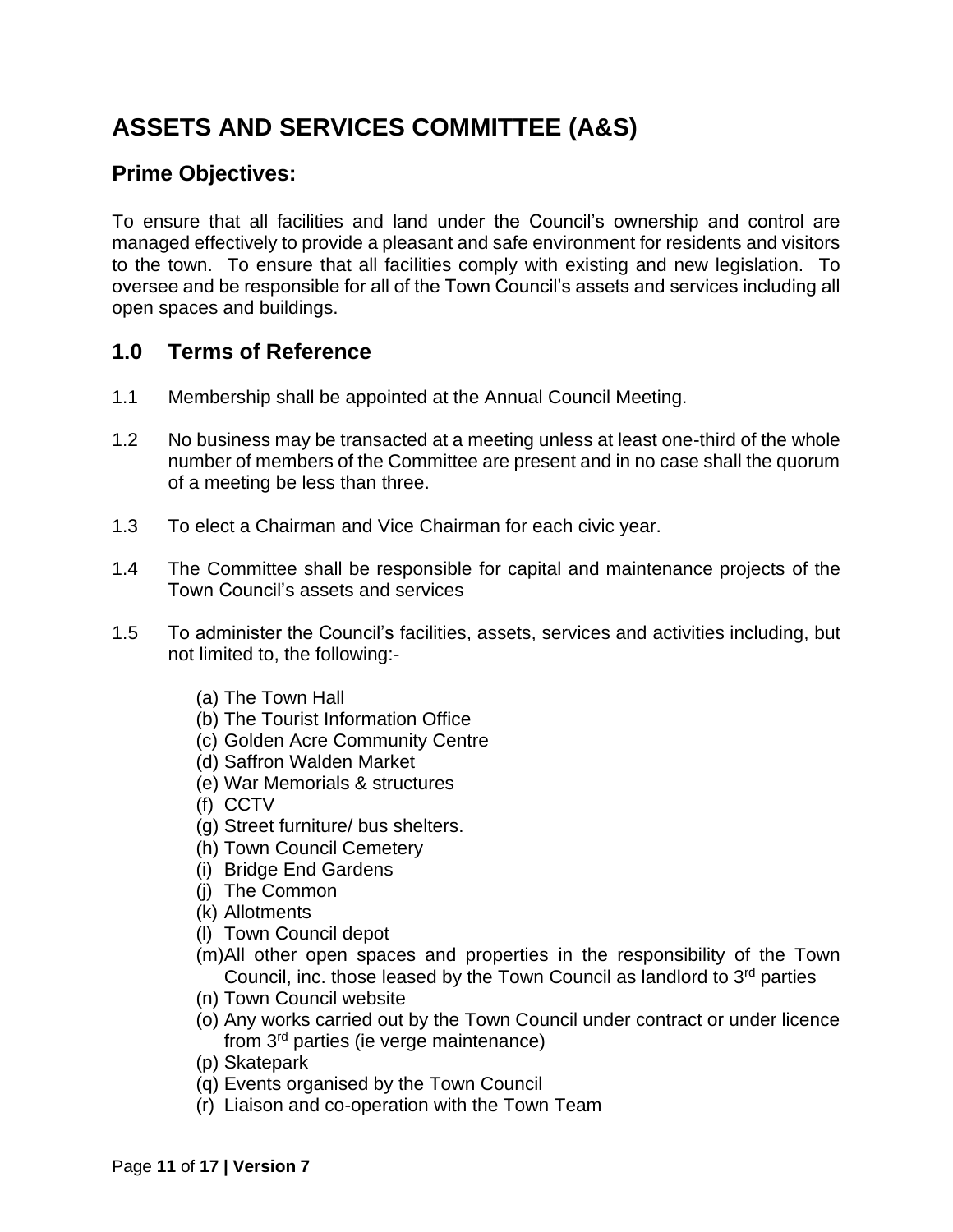- 1.6 To prepare and submit for the Council's consideration estimates of expenditure for each forthcoming year for matters pertaining to the responsibility of the Committee by the end of October.
- 1.7 To prepare and submit for the Council's consideration fees for all chargeable areas under the Committee's remit
- 1.8 The Committee has authority to act and spend monies in accordance with that agreed in the annual budget and within the terms of reference of this Committee
- 1.9 To purchase items of plant, equipment and vehicles within approved budgets.
- 1.10 Acquisition of office equipment and assets as required enabling the staff to carry out their duties.
- 1.11 To maintain and insure the Council's vehicles.
- 1.12 To act upon or commission any services as deemed appropriate and in accordance with the annual budget and terms of reference of the Committee, including applying for any external grant funding
- 1.13 The Committee shall advise the Council on the acquisition of land for the purposes of leisure and recreational activities.
- 1.14 The Committee shall advise the Council on the provision of new and the modification of existing buildings and equipment related to the leisure, recreation, or amenity aspects of the Council's business.
- 1.15 To process applications for Exhumation Orders.
- 1.16 To review and maintain Cemetery Regulations previously approved by the Council, and to consider any application for the variation of the Regulations regarding memorials and headstones.
- 1.17 To review and submit for the Council's consideration a Health & Safety policy
- 1.18 To review Risk Assessments on behalf of the Town Council
- 1.19 To review and submit for Council's consideration Terms of Reference for this Committee.
- 1.20 Matters of an urgent nature requiring settlement before the next meeting of the Council may be dealt with by the Town Clerk after consultation with the Mayor and/or Deputy Town Mayor and/or Chair/Vice-Chair of the Committee but must be submitted for approval or otherwise to the next meeting of the Council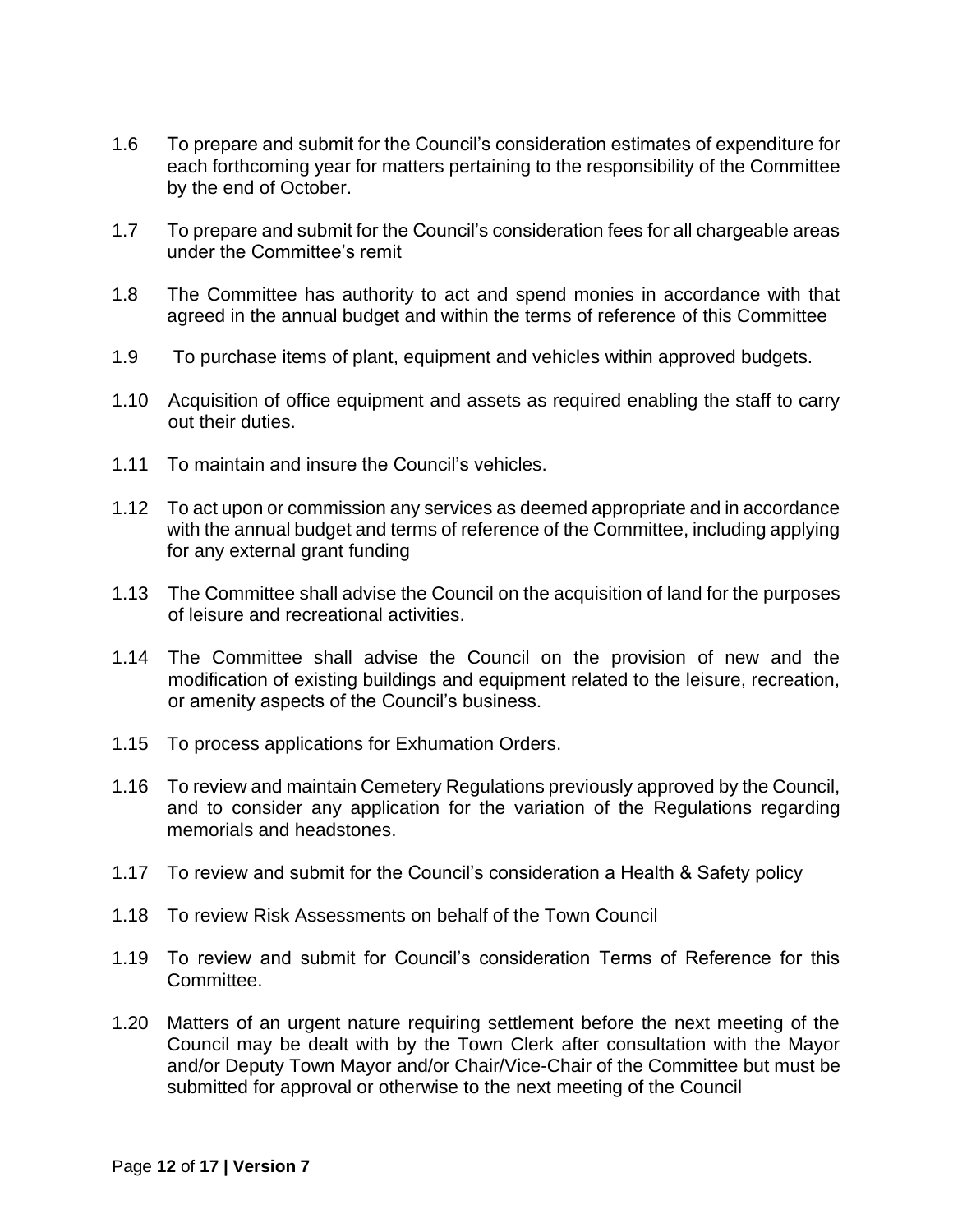#### **To the Committee**

2.1 Those functions contained in paragraphs 1.3 – 1.19 inclusive shall be delegated to the Committee.

#### **To the Chairman and Vice Chairman**

2.2 Representation of the Council at any Committee, Sub-committee, panel or form of another authority to support the Council's best interests on any matter within the remit of this Committee.

#### **To the Town Clerk**

**2.3** Matters in 1.20 above.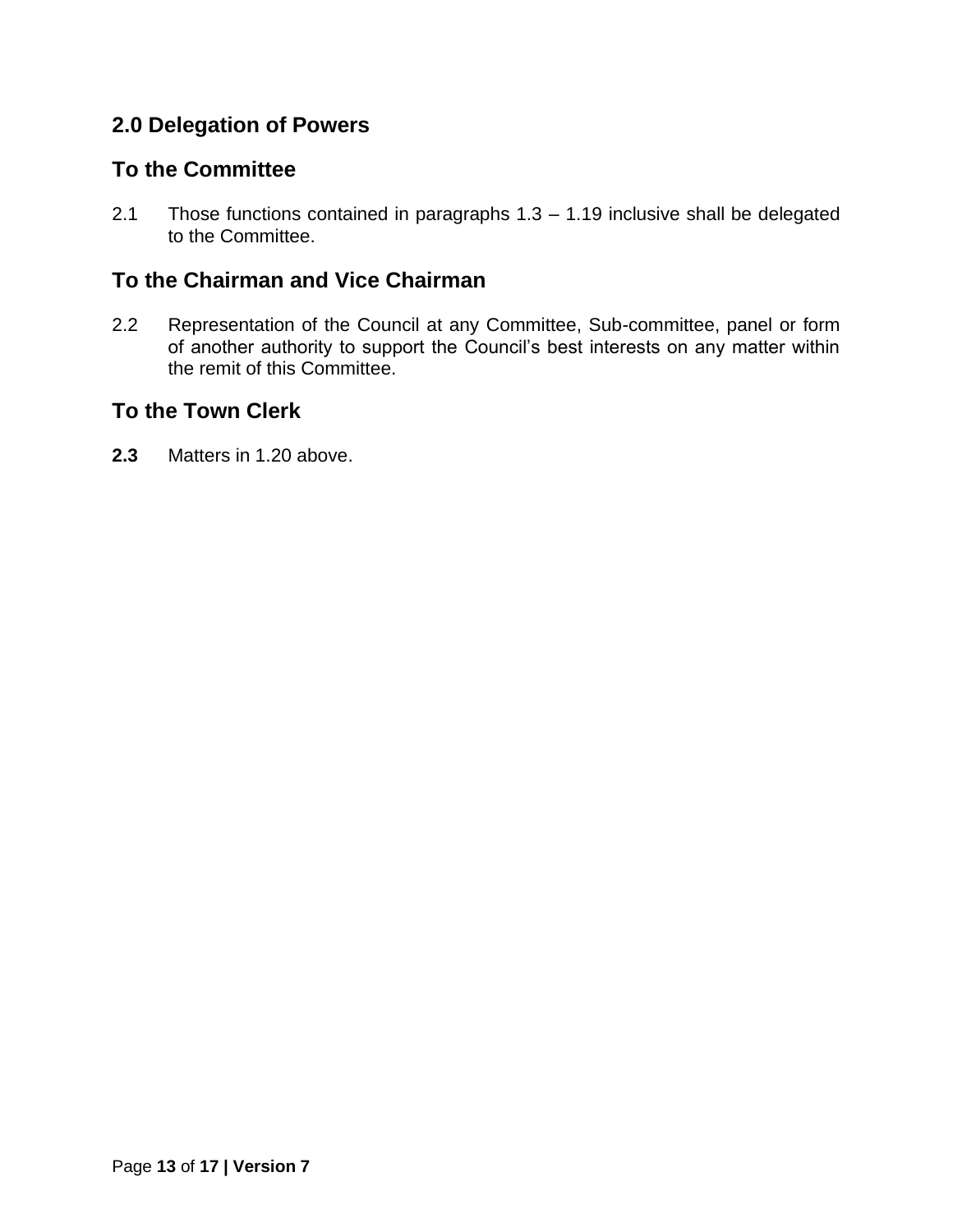### <span id="page-13-0"></span>**FINANCE AND ESTABLISHMENT COMMITTEE (F&E)**

#### **Prime Objectives:**

To supervise the financial planning activities of the Council as a whole. To ensure that actions taken by the Council do not contravene statute or any other financial regulations. These objectives should be achieved within the constraints of an annual budget.

To review and consider Standing Orders, Financial Regulations and Terms of Reference within which Committees should operate, making recommendations to Council on the same.

To ensure staffing levels are satisfactory to run the Town Council efficiently. To ensure that annual staff appraisals are conducted for all Officers and to annually appraise the Clerk, in order to maintain a stable and motivated workforce. To handle staff grievances and disciplinary action in line with the Council's policies.

The Town Council is the sole trustee of the Alderman's House Charity and the Town Councillors are the managing trustees of the registered charity (No. 218101).

#### **1.0 Terms of Reference**

- 1.1 Membership shall be appointed at the Annual Council Meeting and shall comprise only of Town Councillors.
- 1.3 No business may be transacted at a meeting unless at least one-third of the whole number of members of the Committee are present and in no case shall the quorum of a meeting be less than three.
- 1.4 To elect a Chairman and Vice Chairman for each civic year.
- 1.4 To review and submit for the Council's consideration Standing Orders and Financial Regulations.
- 1.6 To review and submit for Council's consideration Terms of Reference for this Committee.
- 1.7 To authorise the attendance of Members or Officers at conferences or courses including the incurring of necessary expenditure.
- 1.8 To maintain a financial register of assets and property belonging to the Council
- 1.9 Acquisition of office equipment and assets as required enabling the staff to carry out their duties.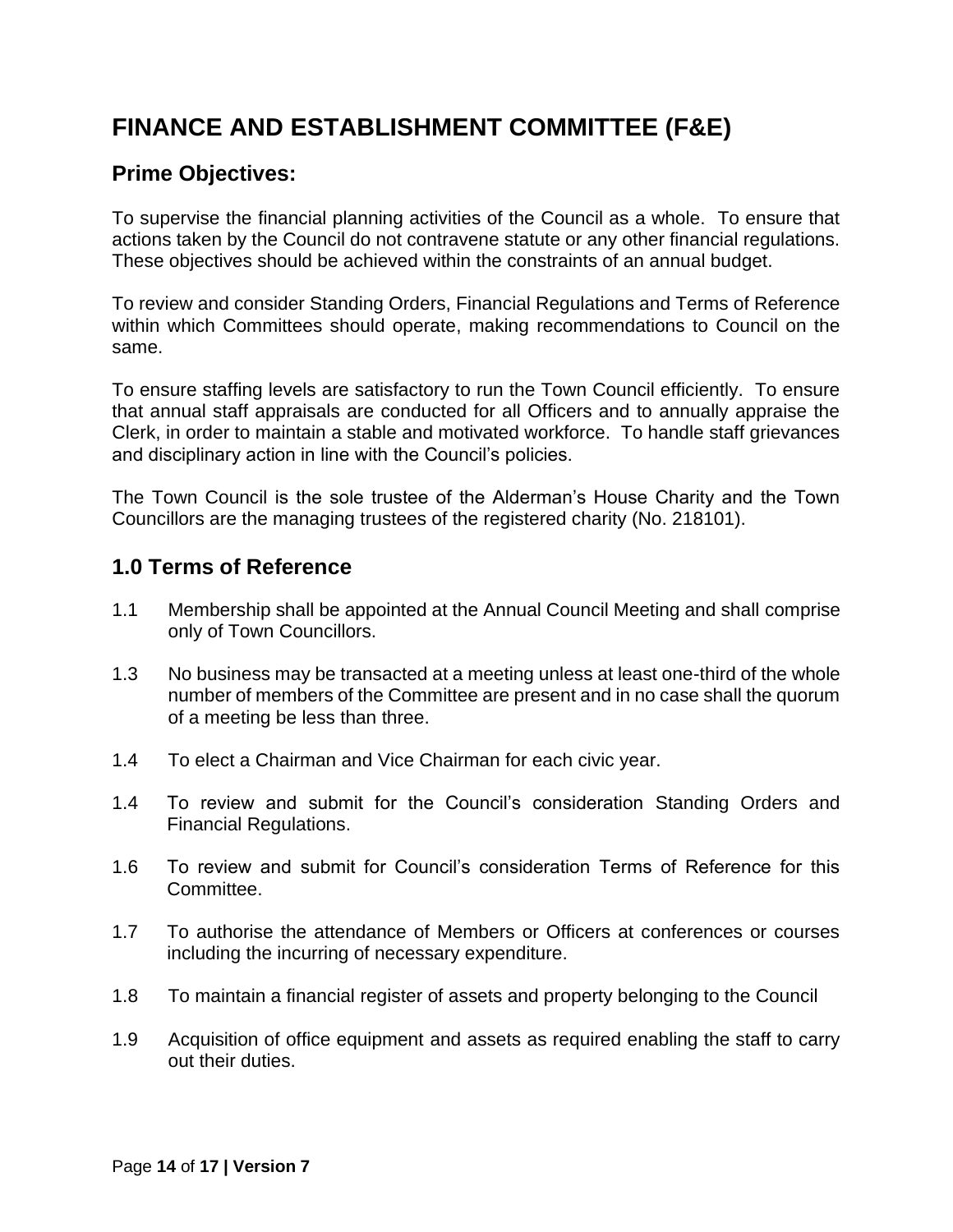- 1.10 Disposal of office equipment and assets in accordance with the Town Council's disposal policy
- 1.11 To exercise control over the insurance of its property and liabilities.
- 1.12 To periodically review the policies on the Emergency Plan, Communication, Press and Media and Community Engagement.
- 1.13 To approve the payment of the Mayor's allowance.
- 1.14 To receive the annual Statement of Audited Accounts and the Reports of both the External and Internal Auditors and make recommendations to the Council on any actions required.
- 1.15 To review and manage the Council's risk management strategy.
- 1.16 To review and submit for the Council's consideration its system of internal audit.
- 1.17 To ensure that Committees receive up to date Financial Statements each quarter.
- 1.18 To consider applications for grants within a budget previously approved by the Council and to approve subject to the Council's policy on awarding of grants. No application shall be laid before the Committee for consideration until a statement of accounts is received by the Town Clerk in support of the application.
- 1.19 To prepare and submit for the Council's consideration estimates of expenditure for each forthcoming year for matters pertaining to the responsibility of the Committee by the end of October.
- 1.20 To prepare and submit for the Council's consideration fees for all chargeable areas under the Committee's remit
- 1.21 The Committee has authority to act and spend monies in accordance with that agreed in the annual budget and within the terms of reference of this Committee
- 1.22 To act upon or commission any services as deemed appropriate and in accordance with the annual budget and terms of reference of the Committee, including applying for any external grant funding
- 1.23 The Committee will place before the Council annual estimates of expenditure (budget) relating to matters within its responsibility, having had regard to estimates of expenditure approved by the other Council committees by the end of November.
- 1.24 To ensure that all Officers are conversant with the Employees Handbook governing their modus operandi at work.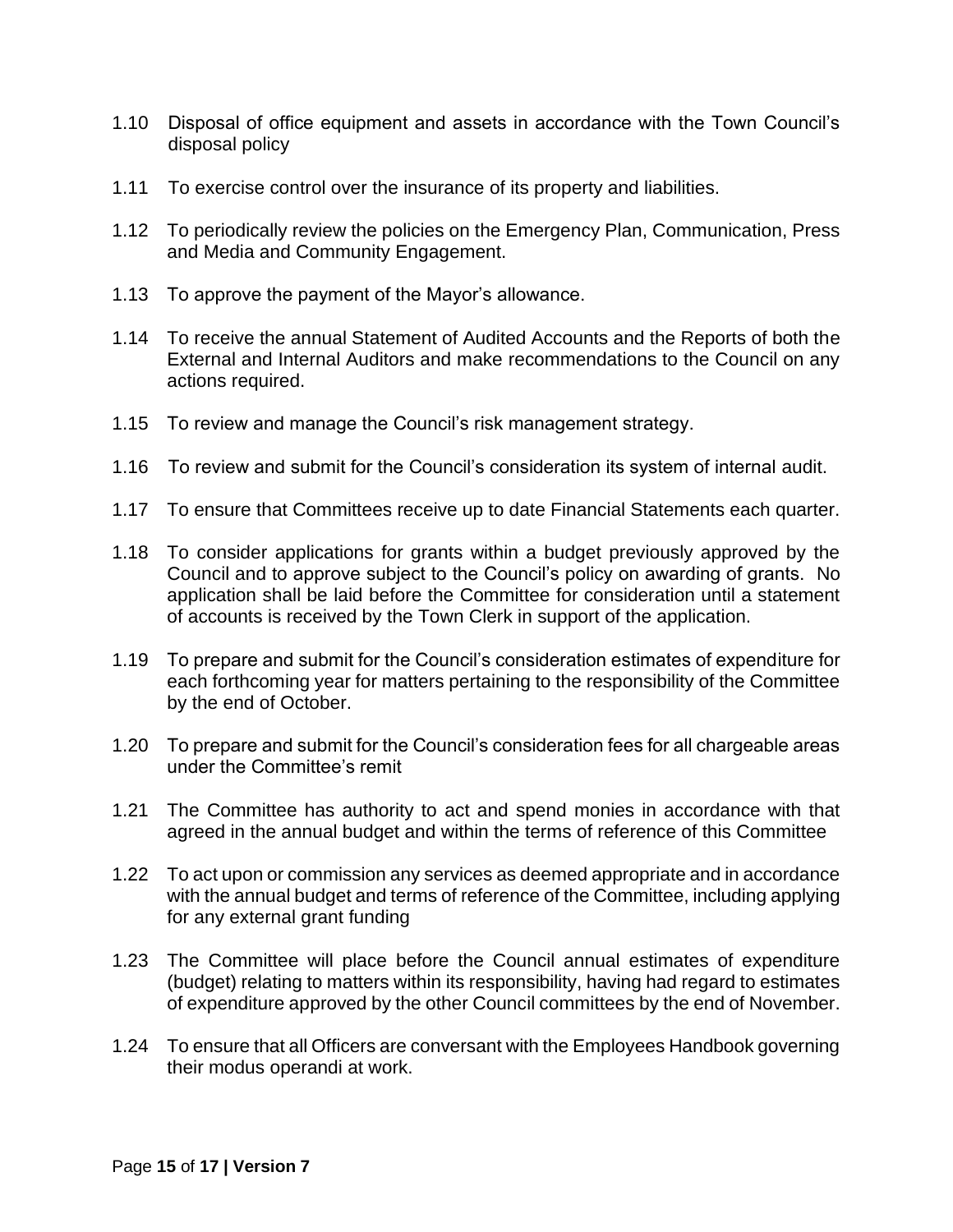- 1.25 Appraisals are conducted for all Officers.
- 1.26 To conduct the Town Clerk's annual appraisal.
- 1.27 To handle staff grievances in accordance with the Council's Grievance Policy.
- 1.28 To handle staff disciplinary matters in accordance with the Council's Disciplinary Policy.
- 1.29 To authorise the advertisement of vacant posts within an agreed staff establishment, other than for the post of Town Clerk which must be the responsibility of the Council.
- 1.30 To approve the payment of reasonable expenses in relation to the appointment of staff.
- 1.31 Annually to review staff salaries and making recommendations to the Council.
- 1.32 To agree contracts, job descriptions and suitable salaries for all staff. At the Committee's discretion, this matter may be delegated to the Mayor and/or the Chair and/or Vice-Chair of the Committee and the Town Clerk for progression who will report back to the Committee
- 1.33 To develop and monitor a robust annual training programme for staff and members
- 1.34 Matters of an urgent nature requiring settlement before the next meeting of the Council may be dealt with by the Town Clerk after consultation with the Mayor and/or Deputy Town Mayor and/or Chair / Vice-Chair of the Committee but must be submitted for approval or otherwise to the next meeting of the Council.

#### **To the Committee**

2.1 Those functions contained in paragraphs 1.3 – 1.33 inclusive shall be delegated to the Committee.

#### **To the Chairman and Vice Chairman**

2.2 Representation of the Council at any Committee, Sub-committee, panel or form of another authority to support the Council's best interests on any matter within the remit of this Committee.

#### **To the Town Clerk**

**2.3** Matters in 1.34 above.